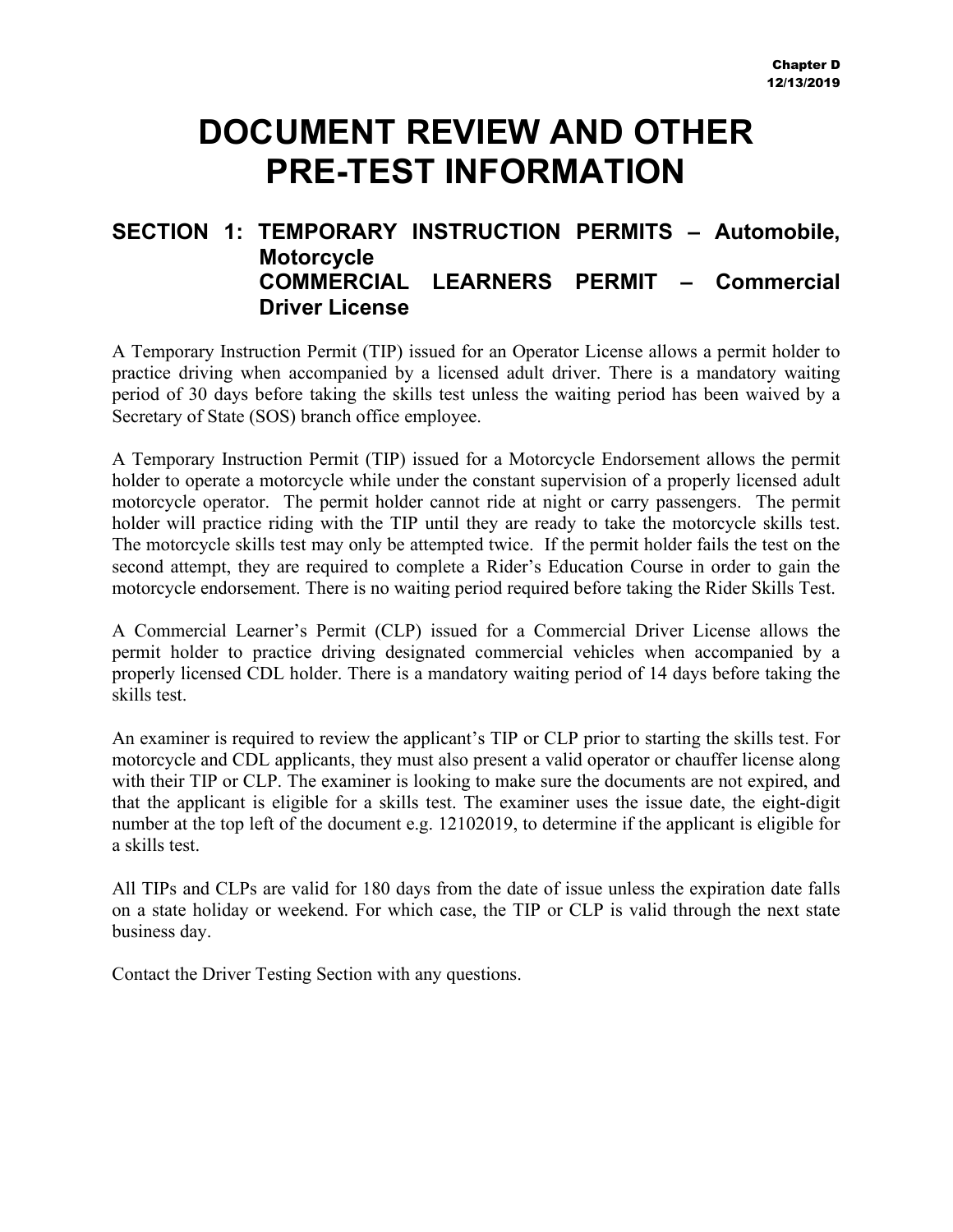### **SECTION 2: GRADUATED DRIVER LICENSE- Level One, Level Two and Level Three**

A level one license (paper license) is issued to a minor who has completed Segment One of driver education and is at least 14 years 9 months old. The level one license allows the minor to drive while accompanied by a licensed parent, legal guardian or a properly licensed driver 21 years of age or older that has been designated by the parent or legal guardian. The level one license must be held a minimum of 180 days before taking a skills test.

A level two license (plastic, photo license) is issued to a minor who has completed Segment Two of driver education, is at least 16 years old and has passed a skills test. The level two license allows the minor to drive between the hours of 5:00 a.m. and 10 p.m. unsupervised. The minor may not drive a vehicle between 10 p.m. and 5:00 a.m. unless accompanied by a parent, legal guardian or properly licensed driver 21 years of age or older that has been designated by the parent or legal guardian. The minor may drive unaccompanied to and from employment.

A minor may be upgraded to a level three license when they are at least 17 years old, have driven on a level two for a minimum of 6 months, and driven 12 consecutive months without a moving violation, at-fault accident or incurred any suspensions or restrictions. The level three license allows the minor full driving privileges.

A GDL applicant must present their Level 1 learner license and a driving log with 50 hours. The applicant must also be able to provide proof of completing Segment 2 prior to taking the skills test. While the segment 2 completion certificate is the ideal proof, alternative ways to provide this information are acceptable. For example, the applicant may contact their driver education provider to retrieve this information. The examiner should document on the score sheet any alternative proof.

The examiner is looking for the Level 1 issue and expiration dates. The Level 1 must be held for a minimum of 180 days after its issuance date before the applicant is eligible for a skills test. The level 1 issue date is the eight-digit number, e.g. 12102019, at the top of the document. The examiner must record the Level 1 issue date and the Segment 2 completion certificate date and the school permit number on the score sheet. They must also review the driving log to ensure the applicant has driven their minimum of 50 hours.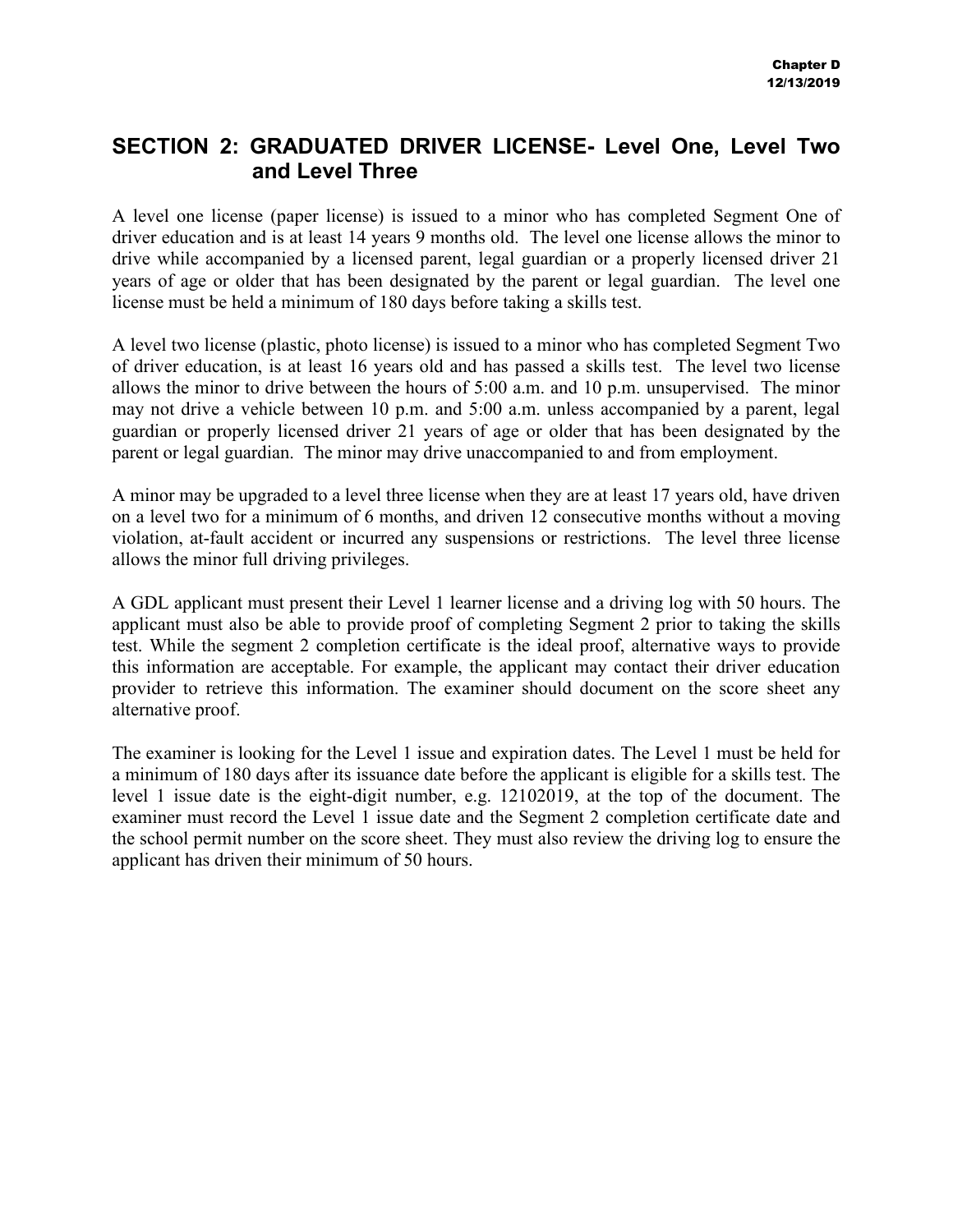### **SECTION 3: ROAD TEST RECEIPT**

Road test receipts, also known as one-cent receipts, are primarily issued to applicants with driver's licenses from foreign countries and are valid for 30 days (see sample below.) The document allows them to drive without being accompanied by another licensed adult. Applicants with a valid out-of-state driver education certificate or out-of-state temporary instruction permit (OOS TIP) may also be issued a road test receipt. The applicants are often required to take a driving skills test before receiving their original Michigan driver's license. Applicants under the age of 18 must be accompanied to the road skills test by a parent or legal guardian. Since a foreign driver's license can be difficult and expensive to obtain, the Department does not deface or confiscate them. The foreign driver's license and driving privileges remain intact should the applicant return to their country. Road test receipts must always be presented with a foreign driver's license before a test is administered. All documents presented with a Road test receipt must be current and valid. If the documents are expired the examiner must instruct the applicant to return to the SOS branch office.

Prior to the test, examiners must verify the name and signatures on both the road test receipt and the foreign driver's license. The branch office employee's signature must be present on the road test receipt also. If there are discrepancies or examiners have reason to question the authenticity of the documents, the applicant must present supporting documentation to establish identity. Examiners must also compare the signature on the road test receipt with the signature on the scoring form. This is done to prevent administering a road skills test to an impostor. If an examiner determines the person appearing at the test site is not the person whose documents are being presented, do not administer the test. If possible, make copies of the foreign driver's license, road test receipt, and the score sheet. Email or fax these documents to the Driver Testing Section with a cover letter briefly explaining the situation.

| This receipt is for your records only - cannot be used for a SOS refund.<br>05-30-2017<br><b>MICHIGAN</b><br><b>DEPARTMENT OF STATE</b><br>LANSING, MI 48918 |                                 |       |                                                 |
|--------------------------------------------------------------------------------------------------------------------------------------------------------------|---------------------------------|-------|-------------------------------------------------|
| <b>Issued To:</b><br>Amount:<br>Reason:                                                                                                                      | <b>IMA NEW DRIVER</b><br>\$0.01 |       | ROAD TEST REQUIRED WAIVE 30-DAY PRACTICE PERIOD |
| <b>Branch Employee Signature</b>                                                                                                                             |                                 |       | <b>Customer Signature</b>                       |
|                                                                                                                                                              | 05302017 D1D1810096             | 0 O 1 |                                                 |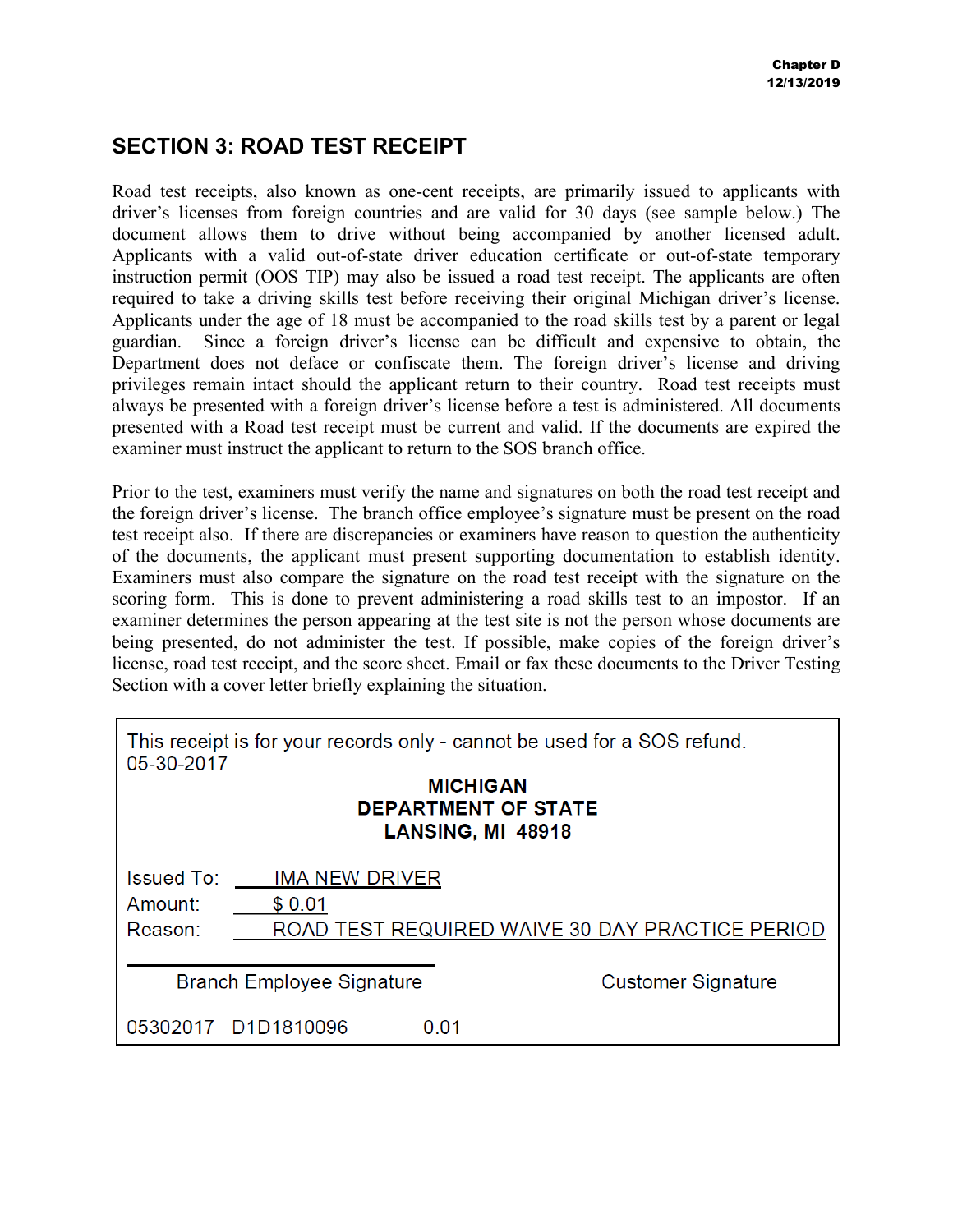### **SECTION 4: REGISTRATION AND INSURANCE – Automobile, Motorcycle, and Commercial Driver License**

Prior to conducting a skills test the examiner must verify the vehicle is properly registered and insured. If the vehicle does not have a license plate—metal, plastic, or paper—the examiner may not administer the skills test.

An applicant using an automobile, commercial motor vehicle, or motorcycle registered in Michigan must present a valid registration and certificate of insurance, and the vehicle must have a valid license plate. Either a paper or electronic copy (digital photo) of the registration and certificate of insurance may be accepted. A registration must also be presented for a trailer used for a Group A CDL test; no proof of insurance is needed for a trailer. If the applicant does not have the valid Michigan registration and proof of insurance (CDL – power unit only), the examiner may not administer the skills test.

If an applicant's vehicle is a rental owned by a company whose primary business is vehicle rentals—e.g., Budget, Hertz, Enterprise—then the examiner may accept the rental agreement as evidence of proof of registration and insurance—even for a vehicle with a Michigan plate. The applicant must be named as a driver on the rental agreement. Proof of registration and insurance is required for other vehicles not owned by the applicant—including a vehicle owned by a driver education provider.

Registration and insurance requirements in other states vary significantly; an applicant using a vehicle registered with a state other than Michigan may not have been issued documents similar to those issued in Michigan. The examiner may conduct the test if the applicant is unable to present a registration or insurance certificate but should note it in the comment section of the score sheet. The plate number is recorded in the appropriate field on the score sheet and the state of issuance should be recorded in the comment section of the score sheet. An applicant using a commercial motor vehicle with an out-of-state plate on the power unit may present an apportioned registration document; this may be accepted as proof of registration.

### **Non-typical license plates**

An applicant using a vehicle with a Municipal "X" plate is not required to show proof of registration and insurance.

A vehicle with a valid Dealer "D" or Manufacturer "M" plate may be used only if the examiner is satisfied that the applicant has permission from the dealer or manufacturer to use the vehicle on a driving test—e.g., a letter on the letterhead of the dealer or manufacturer or direct communication between the examiner and a representative of the dealer or manufacturer. No proof of insurance or registration is required.

Temporary plates may also be used for skills testing. The temporary plate should have accompanying documents to support the temporary plate. The most common temporary plate seen by examiners is the *Dealer 15-Day Registration for Original Plates (BFS-4).* The applicant should show the *Application for Title and Registration/Statement of Vehicle Sale (RD-108)*, which documents that the paper plate is legitimate.

Some special plate types have very limited uses. A vehicle displaying any of the following special plate types may not be used on a driving skills test: In-Transit Repair "G"; Historical; Repossession "R"; Transporter "T".

Contact Driver Testing Section with questions.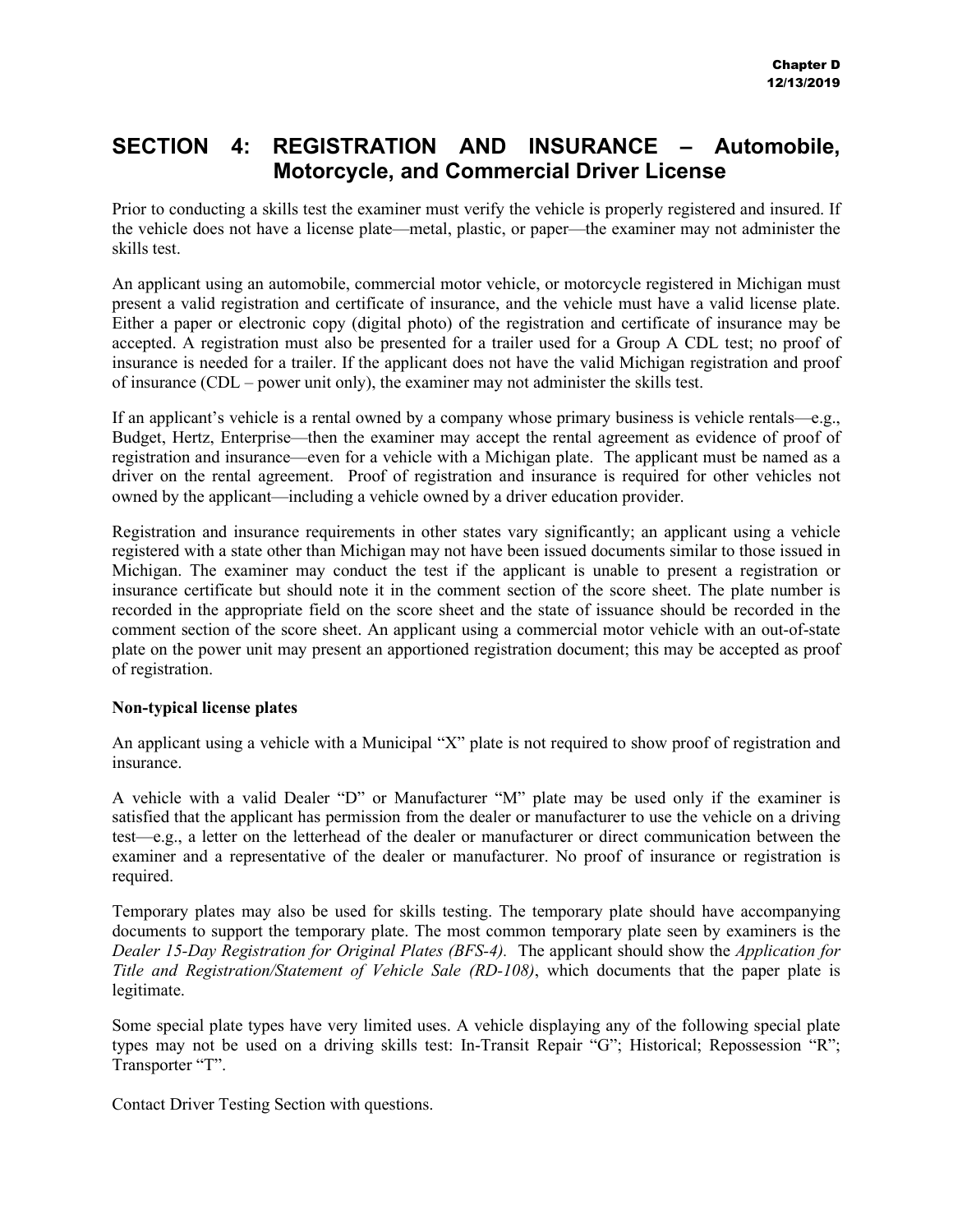### **SECTION 5: HEARING IMPAIRED**

**Hearing Impaired Applicants.** Prior to beginning the skills test the examiner and the hearingimpaired applicant must establish a non-verbal method of communication. The examiner must be careful to choose a method of communication that will allow the applicant to be fairly tested without compromising the test integrity. The examiner should allow the applicant to read the instruction directly from the instruction sheet. If the applicant needs clarification, the examiner may communicate on paper or by using illustrations and hand signals. Sample cue cards are provided in Appendix D-1. Organizations and examiners are encouraged to create additional cue cards appropriate for their road test route.

**Interpreters for Hearing Impaired Applicants.** The applicant may use an interpreter who is at least 16 years old. However, the examiner must explain to the interpreter that he or she may only translate each set of skills tests instructions as they are given. The interpreter will also translate any narrative given by the applicant during the driving skills test simulations. Additional communication between the applicant and interpreter beyond what is required will not be permitted except in an emergency. The interpreter must be advised that the first instance of unnecessary communication with the applicant will result in a warning. The second instance will cause the applicant to fail the test. Due to the complexity of the testing process, extra time should be allotted to administer the driving skills test to a hearing impaired applicant.

If the applicant chooses not to provide their own interpreter, it is the responsibility of the driver testing business to provide one. A list of State of Michigan approved interpreters can be found on the Department of Licensing and Regulatory Affairs website.

The fee for department approved interpreters for the hearing impaired is reimbursed by the Department of State. The department will not reimburse an applicant's friend or family member. Contact an analyst for assistance with the reimbursement procedures.

*See Appendix D-1 for flash card examples*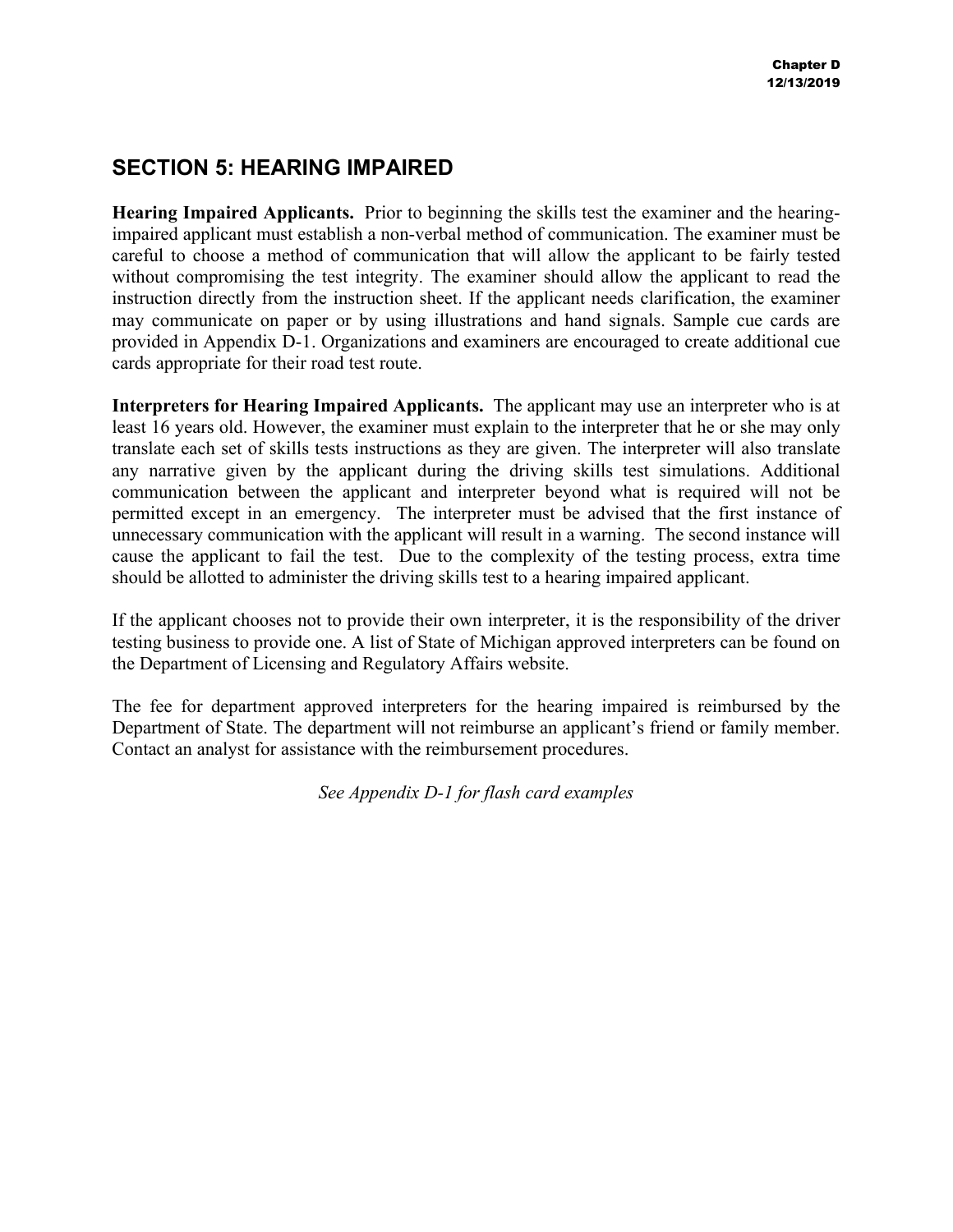### **SECTION 6: PHYSICAL DISABILITIES AND LICENSE RESTRICTIONS**

Examiners may encounter applicants who cannot pass the complete road test as designed but may have enough skill to obtain a "limited license". For example, an applicant may drive safely throughout the entire road test but fail the test because he or she could not safely handle expressway driving. This applicant may be eligible for a limited license that includes a restriction for "no expressway driving" (restriction code 34). However, the skills test examiner does not have the authority to add or remove this restriction. These applicants should be referred to a Driver Assessment analyst. Driver Assessment analysts have the authority to grant limited license privileges. These limited licenses are based on a review of the applicant's skills test performance, medical examination and other information. SOS offices have information on the availability and location of these analysts.

However, there are some restrictions that can be added or removed by examiners. When testing an applicant with physical disabilities, he or she must be able to perform the road test as designed. Driver testing examiners do not have the authority to modify the test from its present form. If an applicant claims to have a condition that qualifies for a reasonable accommodation under the ADA, examiners should contact the DTS. An analyst will decide whether an accommodation will be made and provide guidance on how to make the accommodation.

**Adding Adaptive Equipment.** Some applicants can pass the standard road test, but only with the aid of "adaptive equipment" (i.e. hand controls, cushions, pedal extensions, etc.). Examiners are authorized to add adaptive equipment restrictions to a driver's license if the equipment is present on the vehicle and the examiner believes the equipment is fundamental to the safe operation of the vehicle. For example, if an applicant uses hand controls during a successful completion of the driving skills test, the examiner must write the statement, "Passed automobile skills test with 05 restriction – Special steering knob" on the final license line of the skills test certificate.

**Removing Adaptive Equipment.** If an applicant possesses a valid license with "adaptive equipment" restriction(s) but wishes to have these restriction(s) removed, he or she must obtain an unrestricted TIP from the SOS office prior to skills testing. In order for the examiner to conduct a legal skills test, the TIP must allow the applicant to practice driving without the designated restriction(s). If the applicant passes the skills test without using the adaptive equipment, the examiner will issue a skills test certificate that indicates a full license with no restrictions.

Please see the list of restrictions listed on the next page.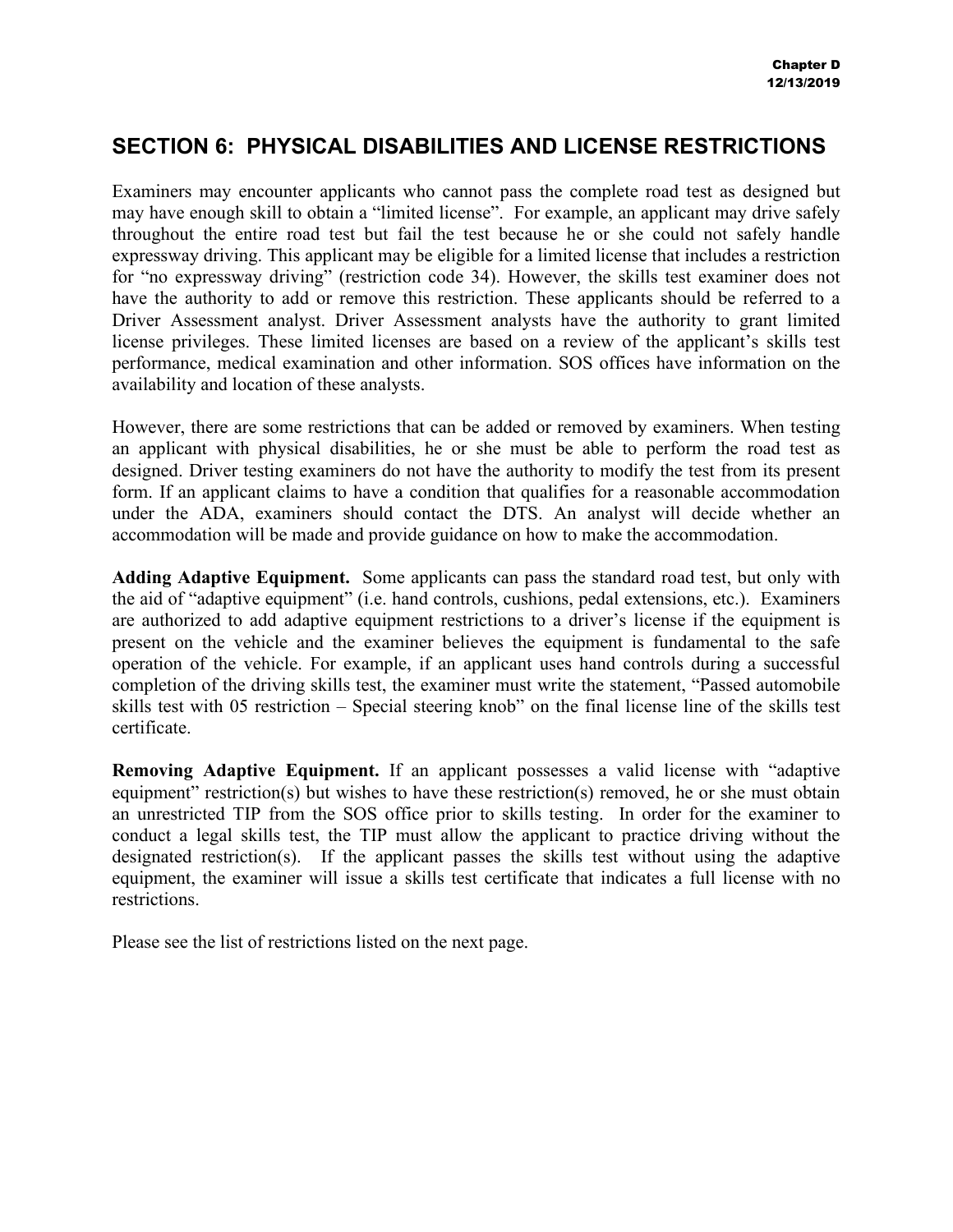### **MICHIGAN DRIVER LICENSE RESTRICTION CODES**

**The following list identifies the most common automobile and motorcycle driver license restrictions that examiners may add or remove.** 

|    | <b>MICHIGAN DRIVER LICENSE RESTRICTIONS</b> |
|----|---------------------------------------------|
| 01 | Artificial Arm                              |
| 02 | <b>Artificial Arms</b>                      |
| 03 | Artificial Leg                              |
| 04 | <b>Artificial Legs</b>                      |
| 05 | Special Steering Knob                       |
| 06 | Turn Signal Extension                       |
| 08 | Cushions                                    |
| 09 | Foot Pedal Extension                        |
| 10 | All Hand Controls                           |
| 12 | <b>Hand Operated Brake</b>                  |
| 13 | Hand Operated Clutch                        |
| 15 | Accelerator on Left Side                    |
| 20 | Not Valid for 2-Wheel Cycle                 |
| 21 | <b>Steering Knob Power Steering</b>         |
| 25 | <b>Hand Operated Accelerator</b>            |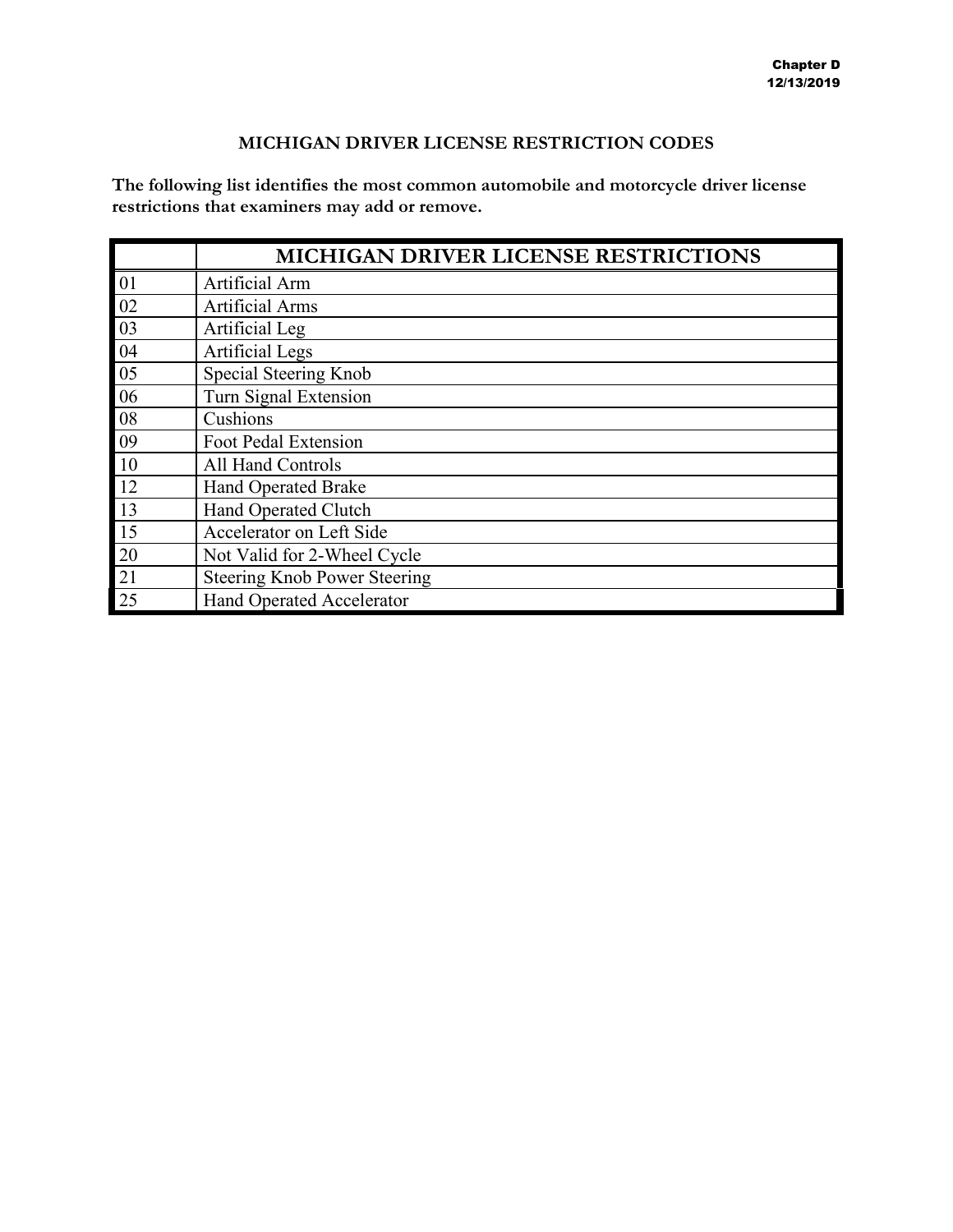### **SECTION 7: OHAO AUTHORIZATION FOR LICENSE APPLICATION**

**Office of Hearings and Administrative Oversight** (OHAO) uses a computer generated DI-159 *Authorization for License Application*. The DI-159 may be issued as an authorization for a restricted license, shortening a suspension action, or granting full driving privileges. When an individual has been granted either full driving privileges or restrictions as a result of an appeal with Circuit Court or OHAO, a DI-159 authorization is issued. OHAO will issue a temporary restricted license based on the Circuit Court order or the OHAO appeal.

OHAO may order that all tests be taken including a driving skills test administered by a skills test examiner. If the applicant is ordered to complete a driving skills test, the SOS branch office will issue a TIP to the applicant. The applicant must successfully complete all segments of the driving skills test. When an applicant appears at a driving skills test site, they should present a valid TIP and a copy of the Authorization for License Application letter. The letter should be used to verify the restrictions on the TIP. If the applicant does not have the letter, Department staff should be able to assist verifying the restrictions.

When the applicant successfully completes the skills test, follow the directions in the letter either to issue a skills test certificate and instruct the applicant to return to the originating SOS branch office to convert the certificate or to complete a form included with the letter.

The DI-159 may look something like the sample document on the next page.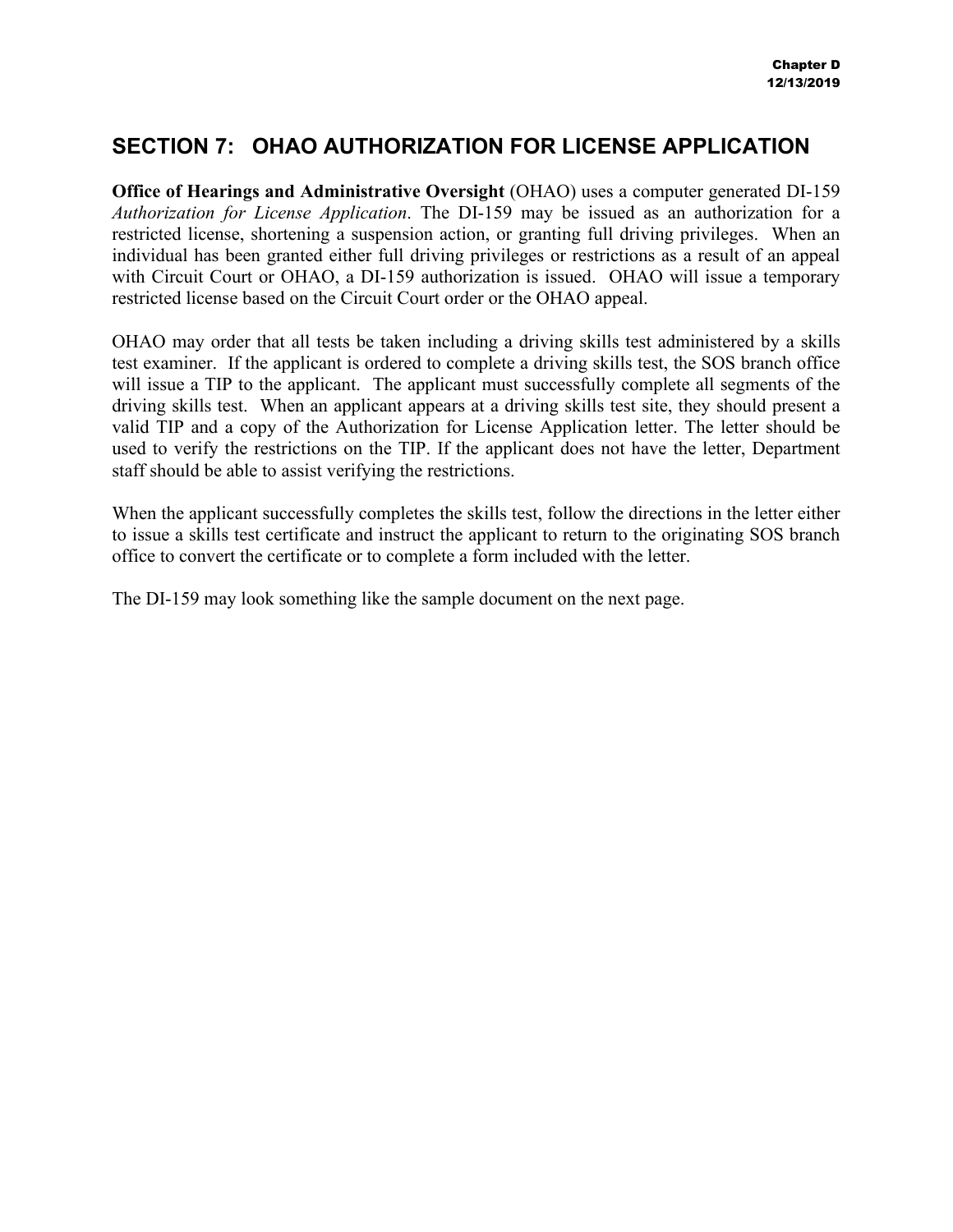### OFFICE OF HEARING AND ADMINISTRATIVE OVERSIGHT **AUTHORIZATION FOR LICENSE APPLICATION**

David Johnson 896 Birch St Lansing, MI 48918 License Number: J-784-945-115-786 Birth Date: 03/05/1989 Expiration Date: 12/01/2019

Department of State action of revoked/denied from 02/18/2019 has been modified and a restricted license is approved from 05/18/2019 through indefinite.

### REQUIREMENTS:

YOU MUST APPEAR AT A SECRETARY OF STATE BRANCH OFFICE TO **COMPLY WITH THE FOLLOWING:** 

- MUST SHOW PROOF OF INSTALLATION OF IGNITION INTERLOCK SYSTEM  $\bullet$
- VISION TEST REQUIRED
- KNOWLEDGE TEST REQUIRED
- ROAD TEST REQUIRED. (TIP may be issued only for third party road testing.)
- PETITIONER MUST PRESENT THIS FORM TO A SECRETARY OF STATE BRANCH OFFICE TO RENEW OPERATING PRIVILEGES WITH THE RESTRICTIONS
- FOLLOW BRANCH OFFICE PROCEDURES

ANY ALCOHOL/DRUG RELATED ACTIVITY: ORIGINAL ACTION TO BE REINSTATED. LICENSEE SHALL NOT CONSUME INTOXICANTS. MAY DRIVE TO AND FROM RESIDENCE AND EMPLOYMENT, DURING EMPLOYMENT, TO TRTMENT AND/OR SUPPORT GROUP MTGS, TO REGULARLY SCHEDULED TRTMENT FOR SERIOUS MEDICAL CONDITION, TO PROBATION, COMMUNITY SERVICE AND SCHOOL, MUST CARRY PROOF OF DESTINATIONS AND HOURS; MAY ONLY OPERATE VEHICLE EQUIPPED WITH INTERLOCK DEVICE: MAY DRIVE TO AND FROM CALIBRATION: ORIGINAL ACTION TO BE REINSTATED UPON VIOLATION:IGNITION INTERLOCK REQUIRED FOR ONE YEAR FROM DATE OF RESTRICTION: SAFETY BELT USE REQUIRED.

IMPORTANT: Please take this authorization to any Branch Office of the Secretary of State for Processing.

Date: December 13, 2019

Authorized by: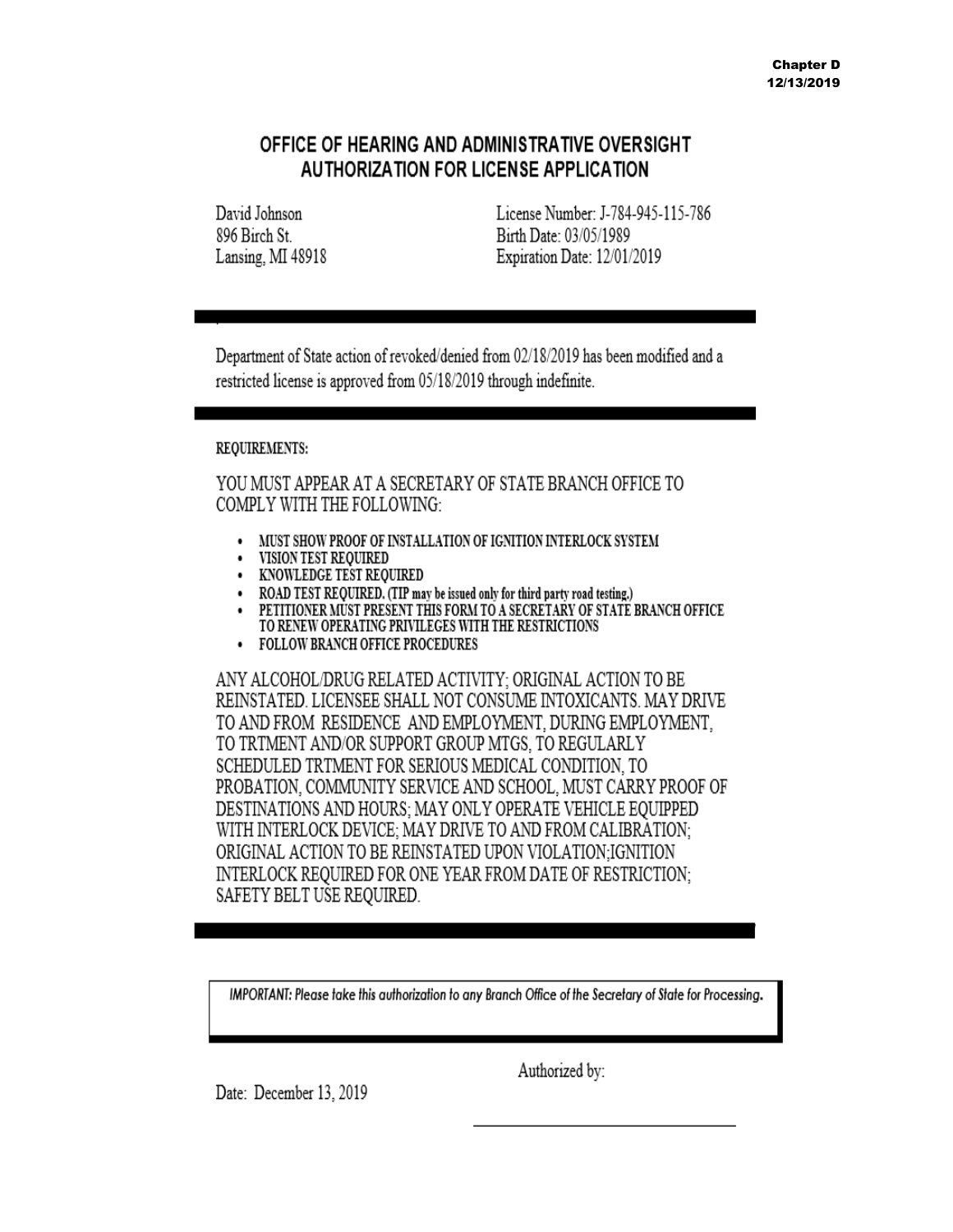### **SECTION 8: IGNITION INTERLOCK DEVICE**

An ignition interlock system, referred to as a Breath Alcohol Ignition Interlock Device (BAIID), is a breath alcohol analyzer. It has computer logic and internal memory that interconnect with the ignition and other control systems of a vehicle. This device measures the bodily alcohol content (BAC) of a driver and prevents the vehicle from starting if their BAC exceeds 0.025.

Office of Hearings and Administrative Oversight (OHAO) requires an ignition interlock device when a driver is returning to the road from a license revocation. If a restricted license is issued, the OHAO hearing officer may order the person to have an ignition interlock device installed. A manufacturer approved by OHAO must professionally install the device.

The applicant may only drive a vehicle with an ignition interlock device installed and the device will require random retests while driving. If the applicant acquires three start-up test violations within a monitoring period, one rolling retest failure, if the device detects tampering, or any other violations, it will lock out the applicant from further operation and must be checked by the installer.

When administering a driving skills test to an applicant with an interlock device restriction, the applicant must begin the test by blowing into the device and starting the engine of the test vehicle in the examiner's presence. If the applicant successfully passes the driving skills test the examiner must write on the final license line of the skills test certificate, "Passed automobile skills test with interlock device".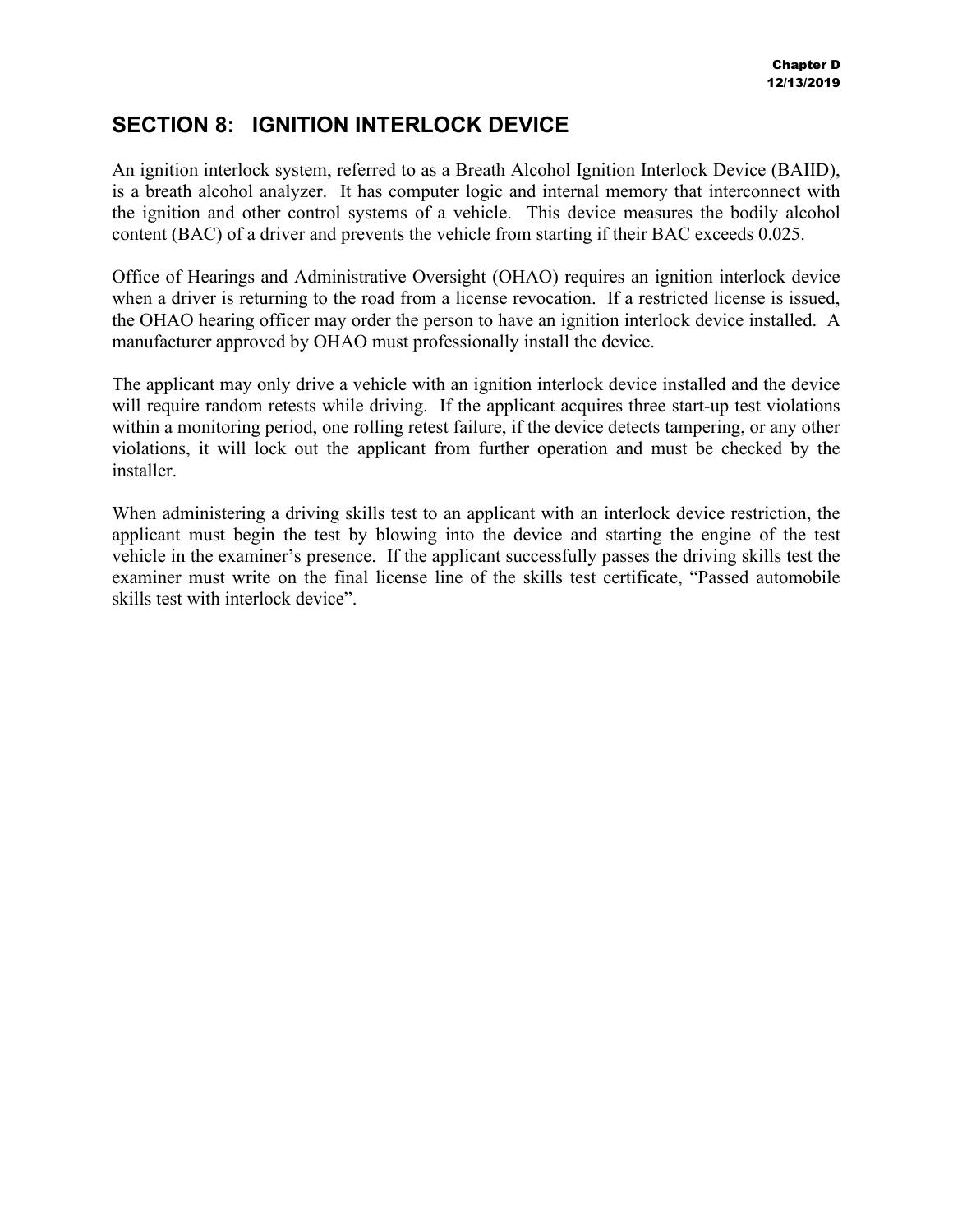### **SECTION 9: FOREIGN LANGUAGE INTERPRETERS**

If a language barrier exists between an applicant and a skill test examiner, the applicant is entitled to use an interpreter who is at least 16 years old. The applicant is responsible for the fees of a foreign language interpreter and a department-approved interpreter is not required.

Organizations and examiners must ask the interpreter to present a photo driver's license and examiners must record the interpreter's full name and driver's license number in comments section on the scoring form. If the interpreter is from a driver education school, record their instructor number also. The examiner must note in the comments section if the interpreter is providing the test vehicle for the applicant.

The examiner must explain to the interpreter that s/he may only speak to the applicant to translate the instructions as they are given. The interpreter will also translate any narrative given by the applicant during the driving skills test. Additional comments by the interpreter are not permitted except in an emergency. The interpreter will be advised that the first instance of unnecessary communication with the applicant will result in a warning. A second instance will cause the applicant to fail the test.

Interpreters may be used throughout the entire automobile and motorcycle skills testing process.

A foreign language interpreter is not allowed during a commercial driver license skills test – the skills test must be conducted in English.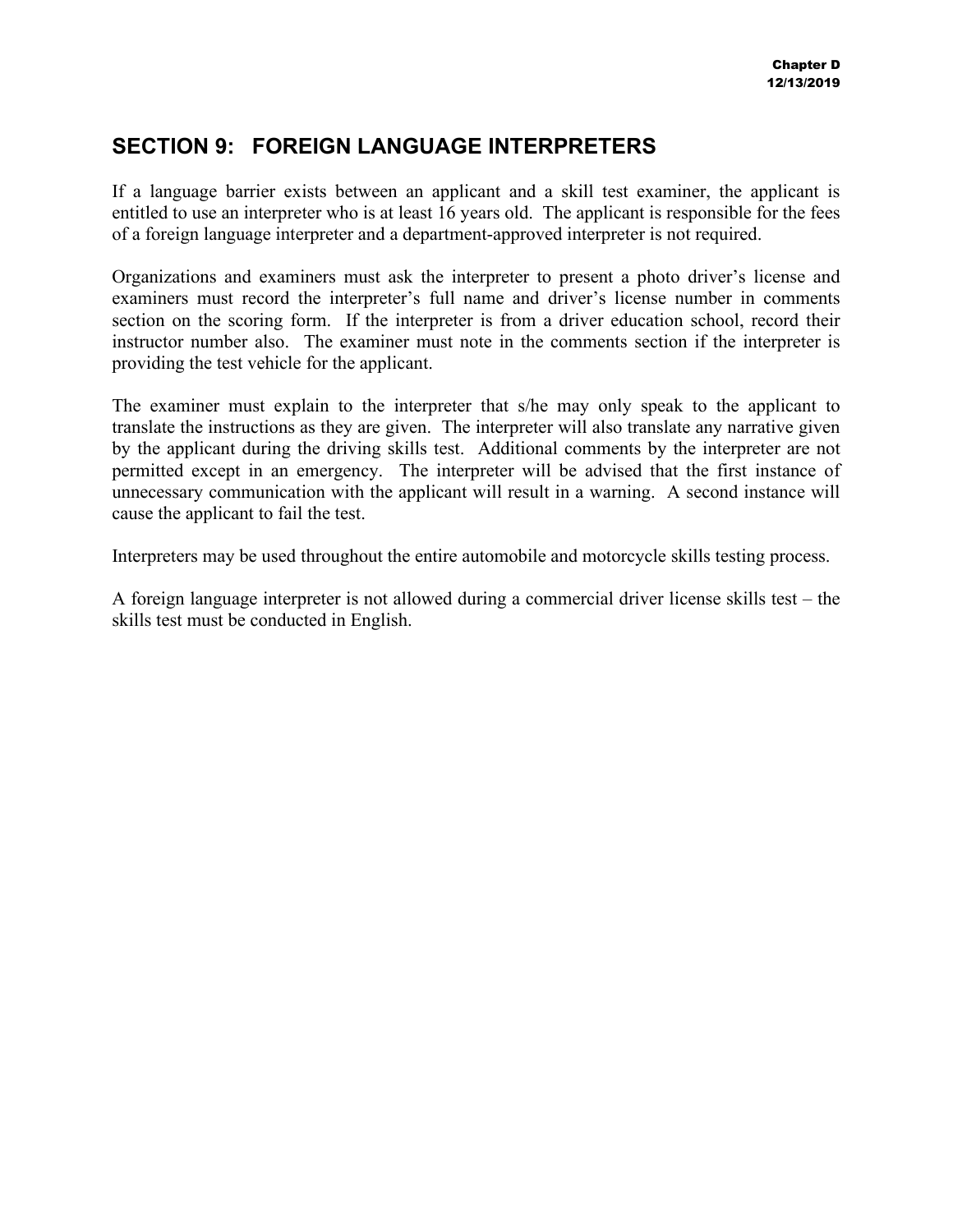### **SECTION 10: FACILITATORS**

A facilitator is a person who may assist an applicant in obtaining a driver's license. Facilitators sometimes offer language interpretation or driver training services. They may schedule test appointments and regularly transport different applicants to the same test site. At times, facilitators are not properly licensed as driver trainers and may engage in other illegal activities such as providing answers to the Department knowledge tests. In some cases, facilitators will attempt to corrupt the skills testing process by offering bribes or gratuities to examiners in an effort to influence the test outcome. In the extreme, some facilitators may try to purchase a skills test certificate from the examiner without any skills test being administered. People who participate in an improper skills test have committed a criminal act and are subject to criminal penalties. This includes the applicant, examiner and facilitator.

A Michigan driver's license can be obtained without the assistance of a facilitator. In many instances, facilitators financially victimize individuals who do not understand the driver licensing process. They often charge a large fee for their services, far above the actual cost of legitimately procuring a driver's license.

Organizations and examiners must be particularly aware of facilitators who regularly schedule skills test for applicants, and/or accompany them to the test site. Some facilitators routinely provide vehicle(s) for applicants to use during the skills test. Organizations and examiners must ask the facilitator to present a photo driver's license and examiners must record the facilitator's full name and driver's license number in the comments section on every scoring form of every applicant the facilitator assists. The examiner must also record names and driver's license numbers of facilitators who provide test vehicles for applicants. If the facilitator is from a driver education school, record the instructor's license number also.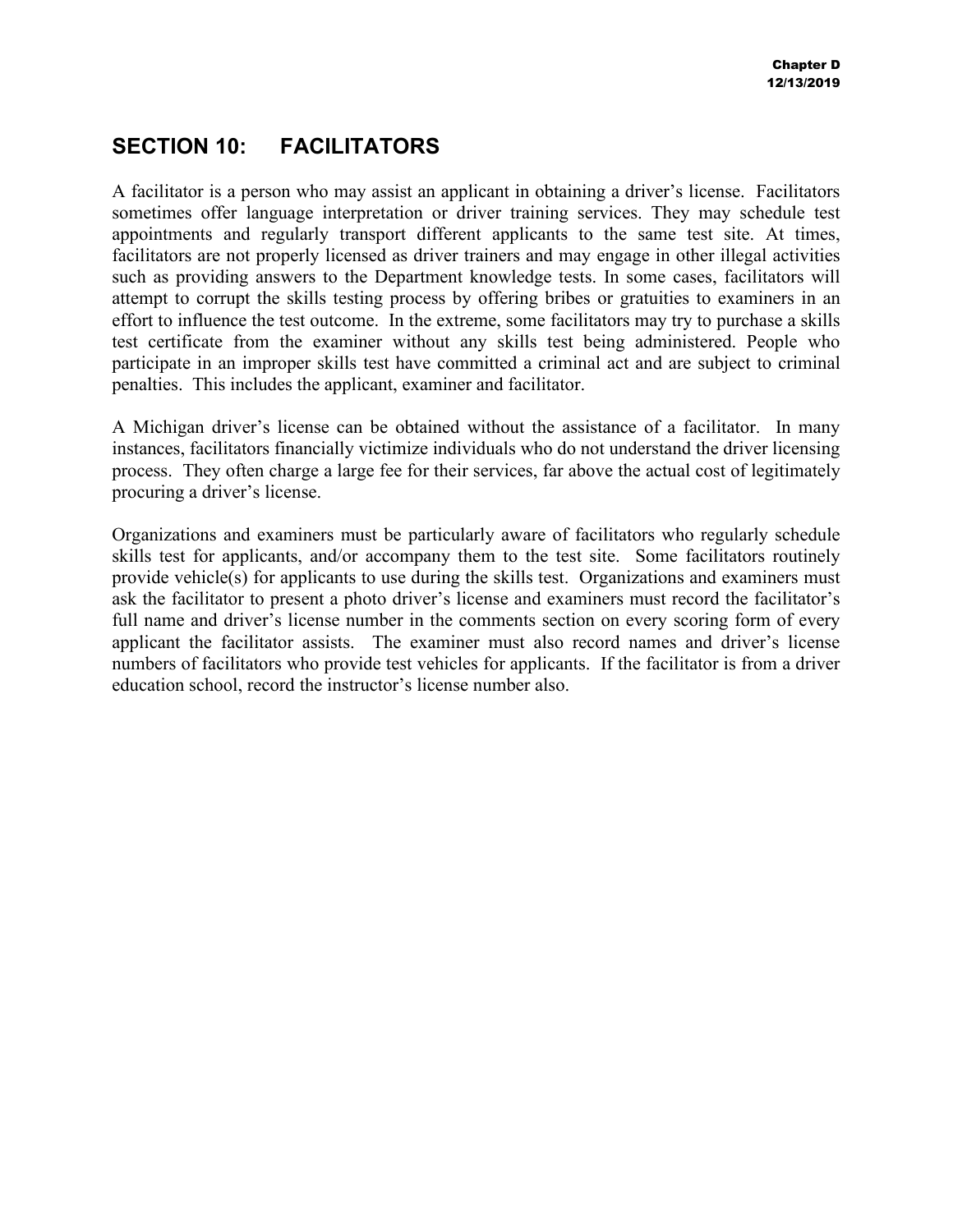### **APPENDIX D-1**

### **DIRECTIONAL CUE CARDS FOR HEARING IMPAIRED APPLICANTS**

**These are provided as samples.**

### STOP

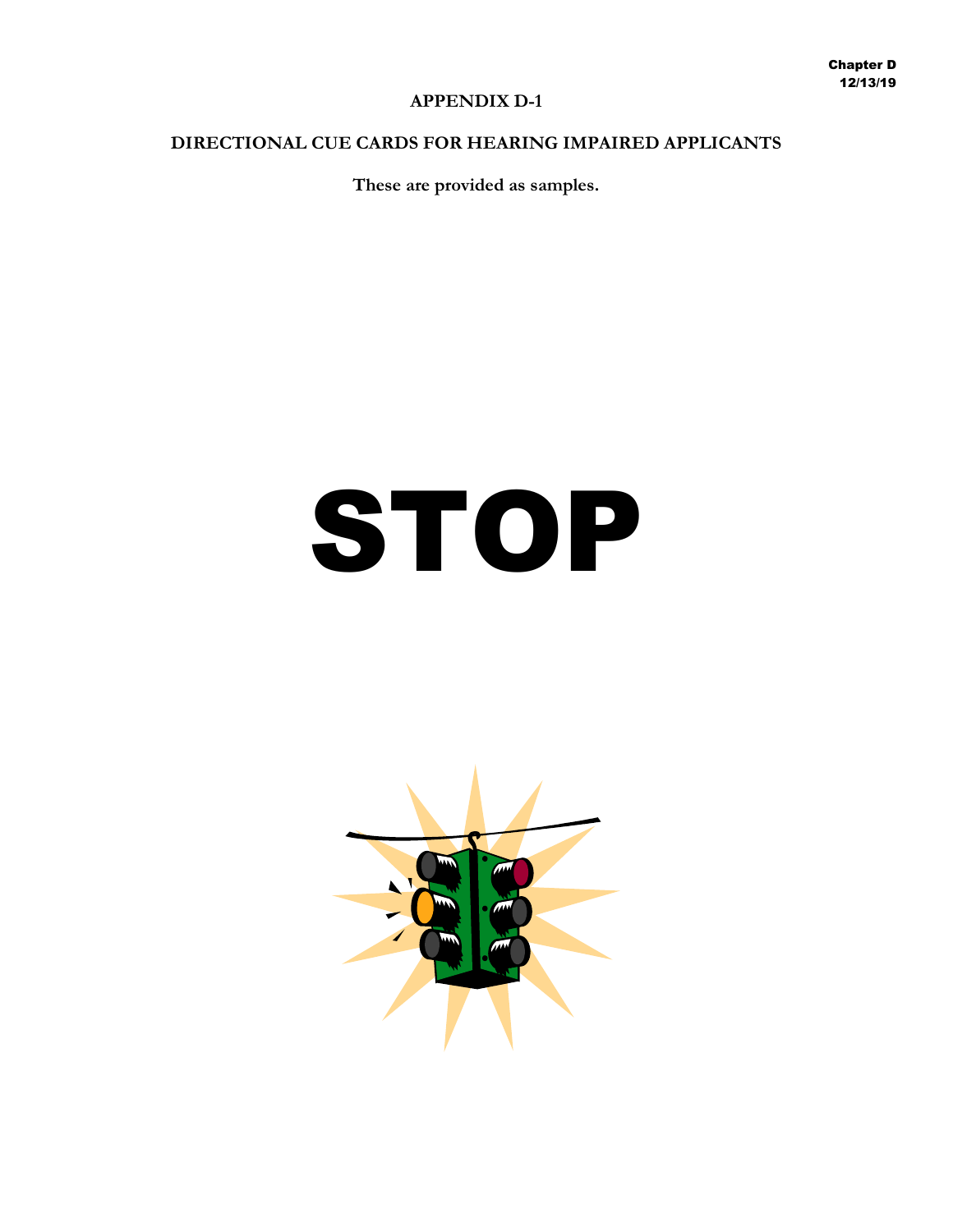### LEFT

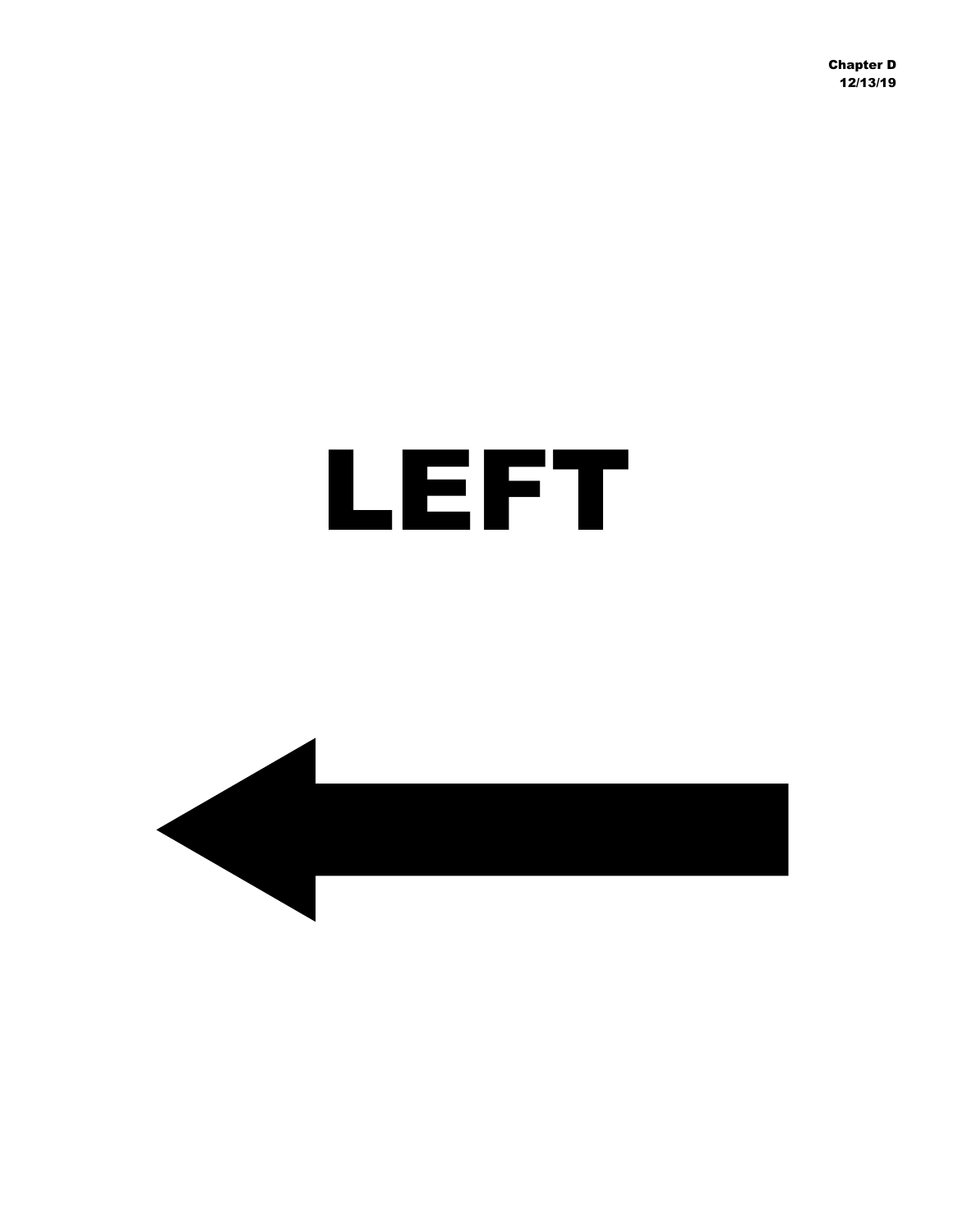### RIGHT

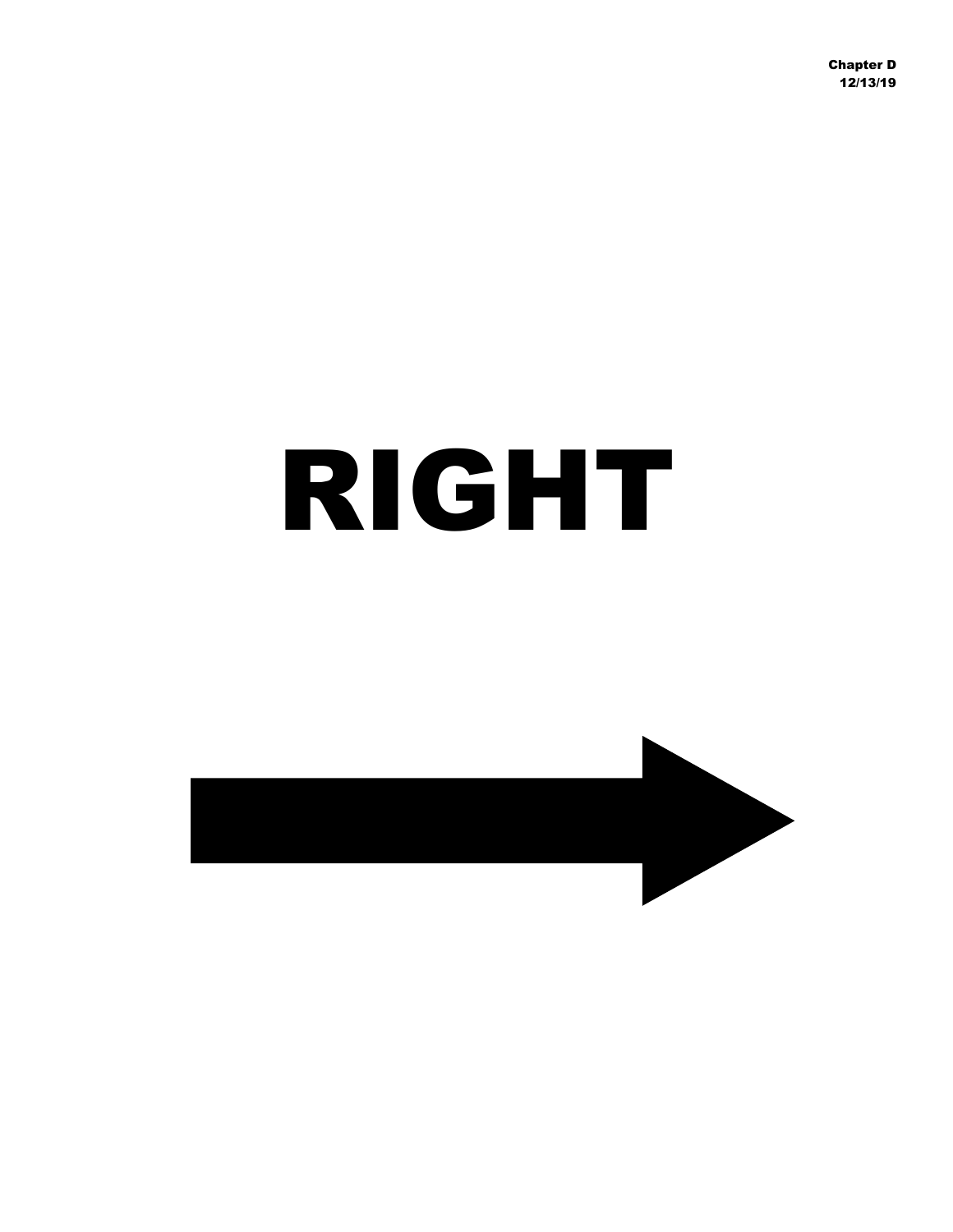# NEXT STREET, TURN RIGHT

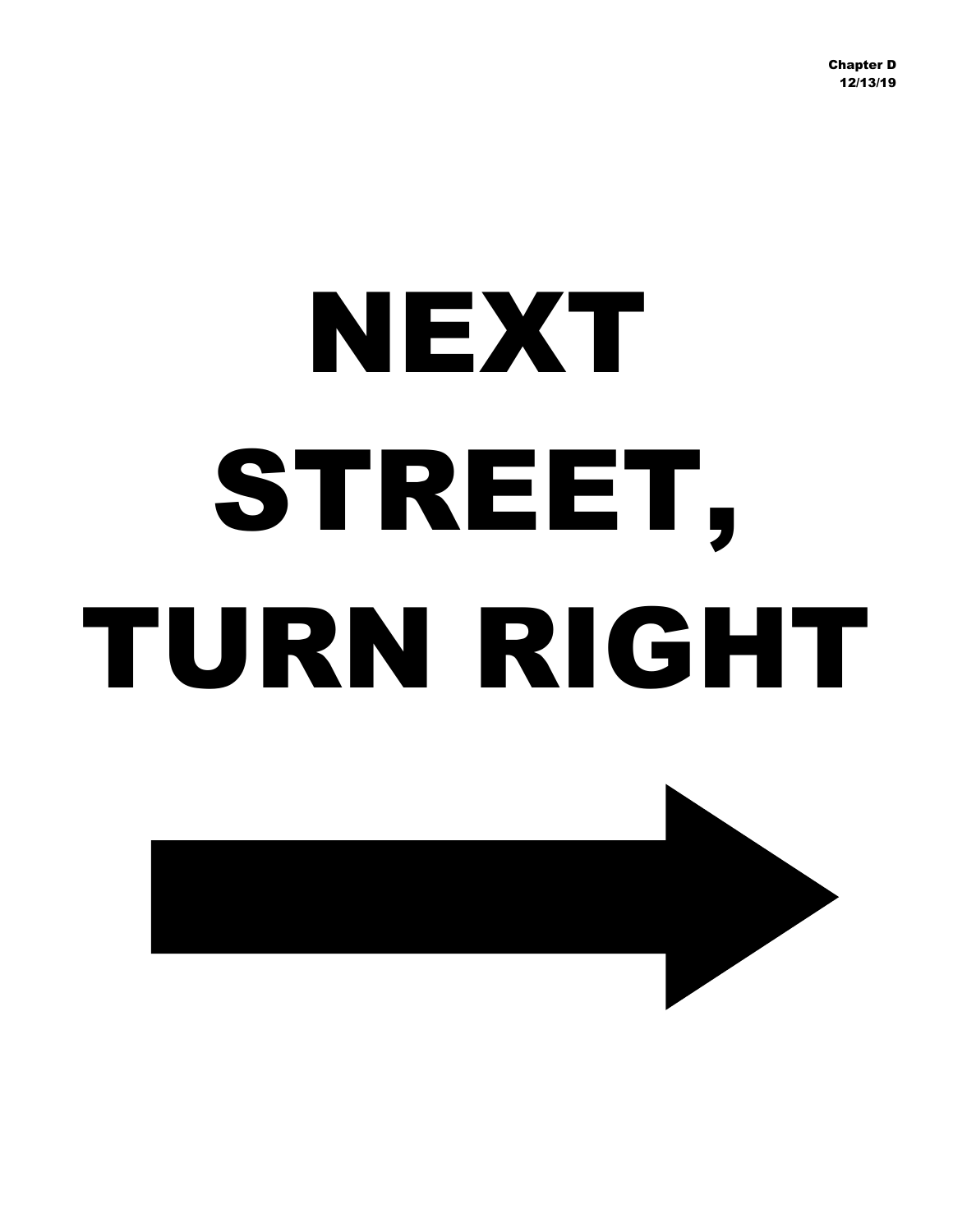# NEXT STREET, TURN LEFT

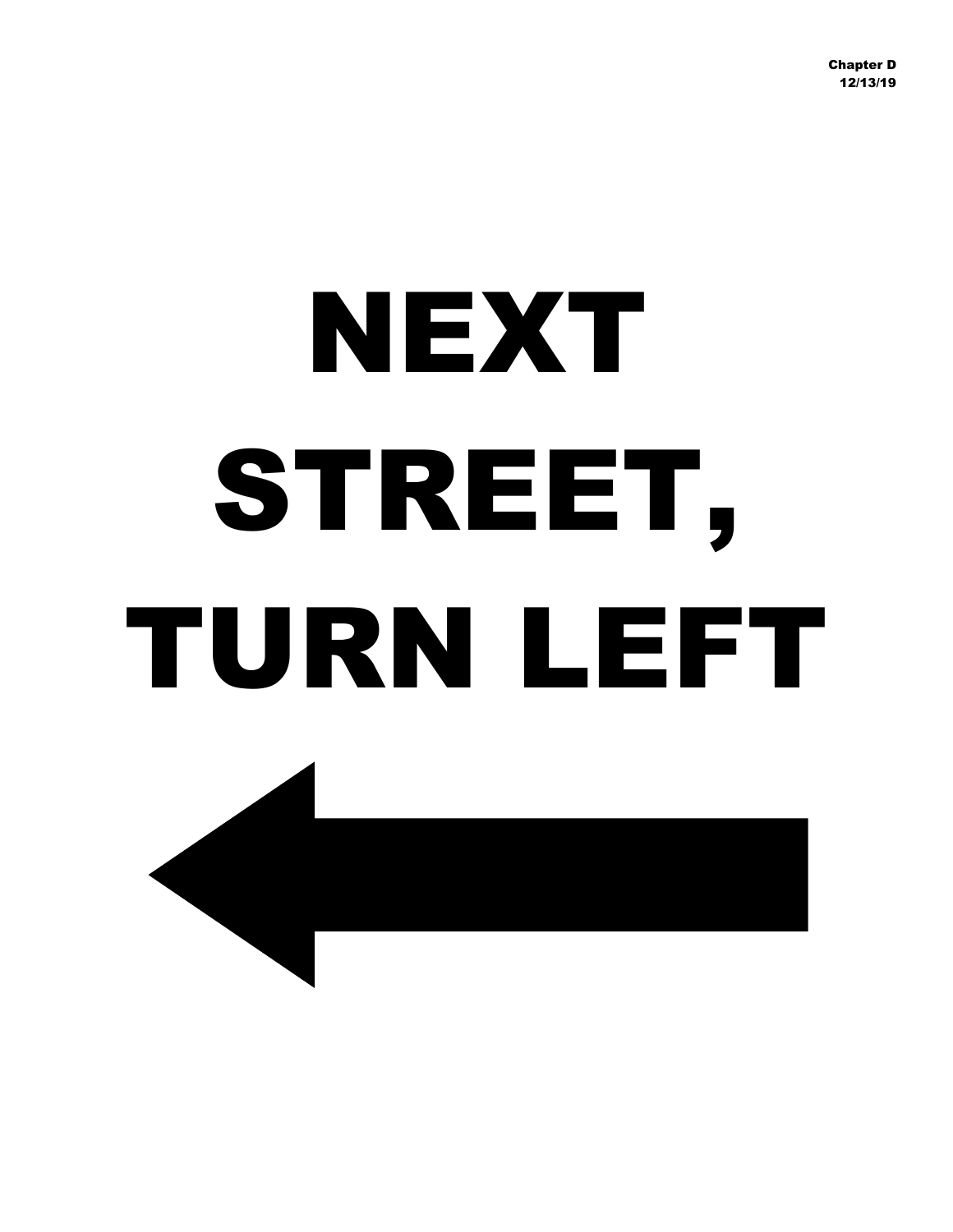# CHANGE LANES RIGHT

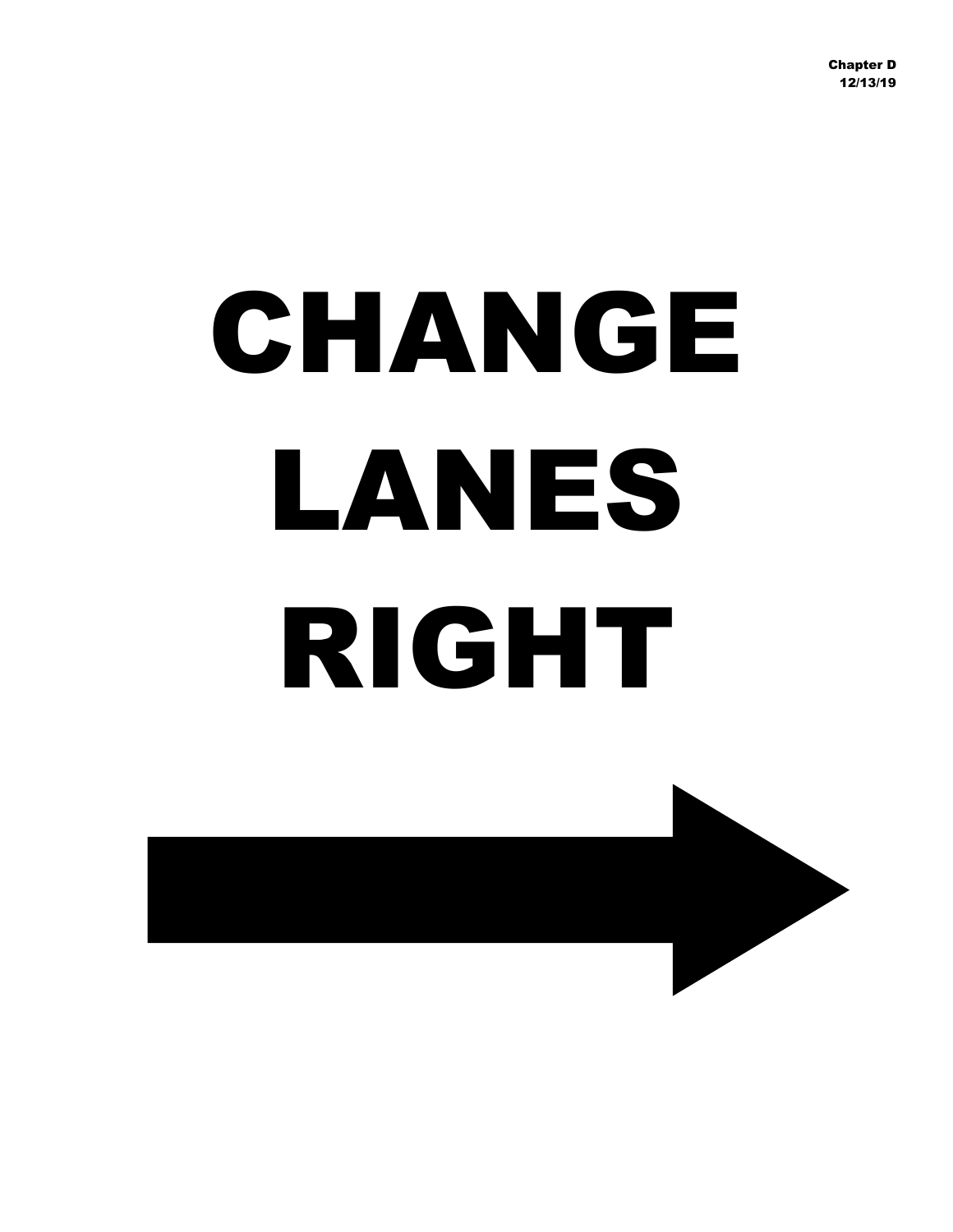## CHANGE LANES LEFT

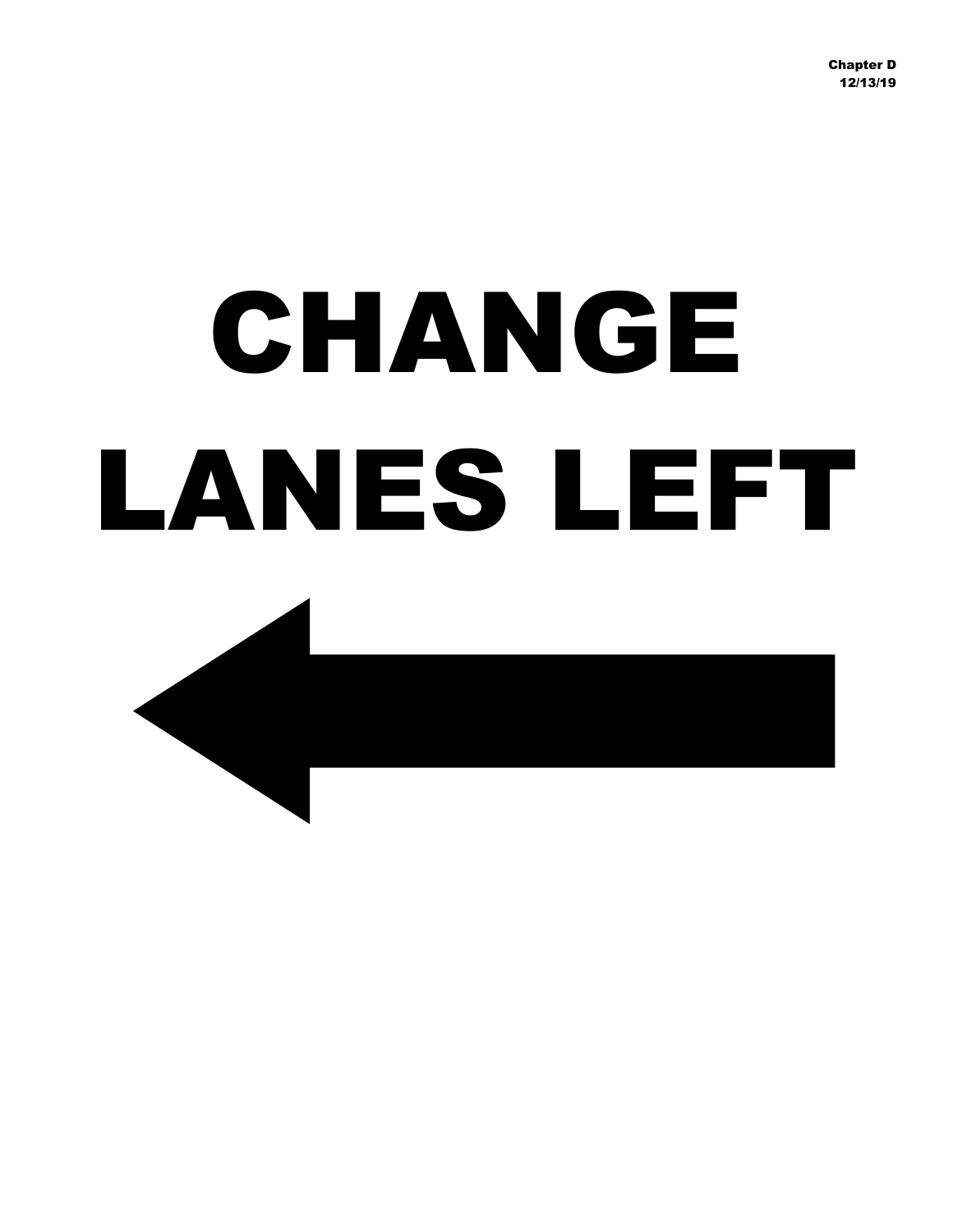# TAKE NEXT EXIT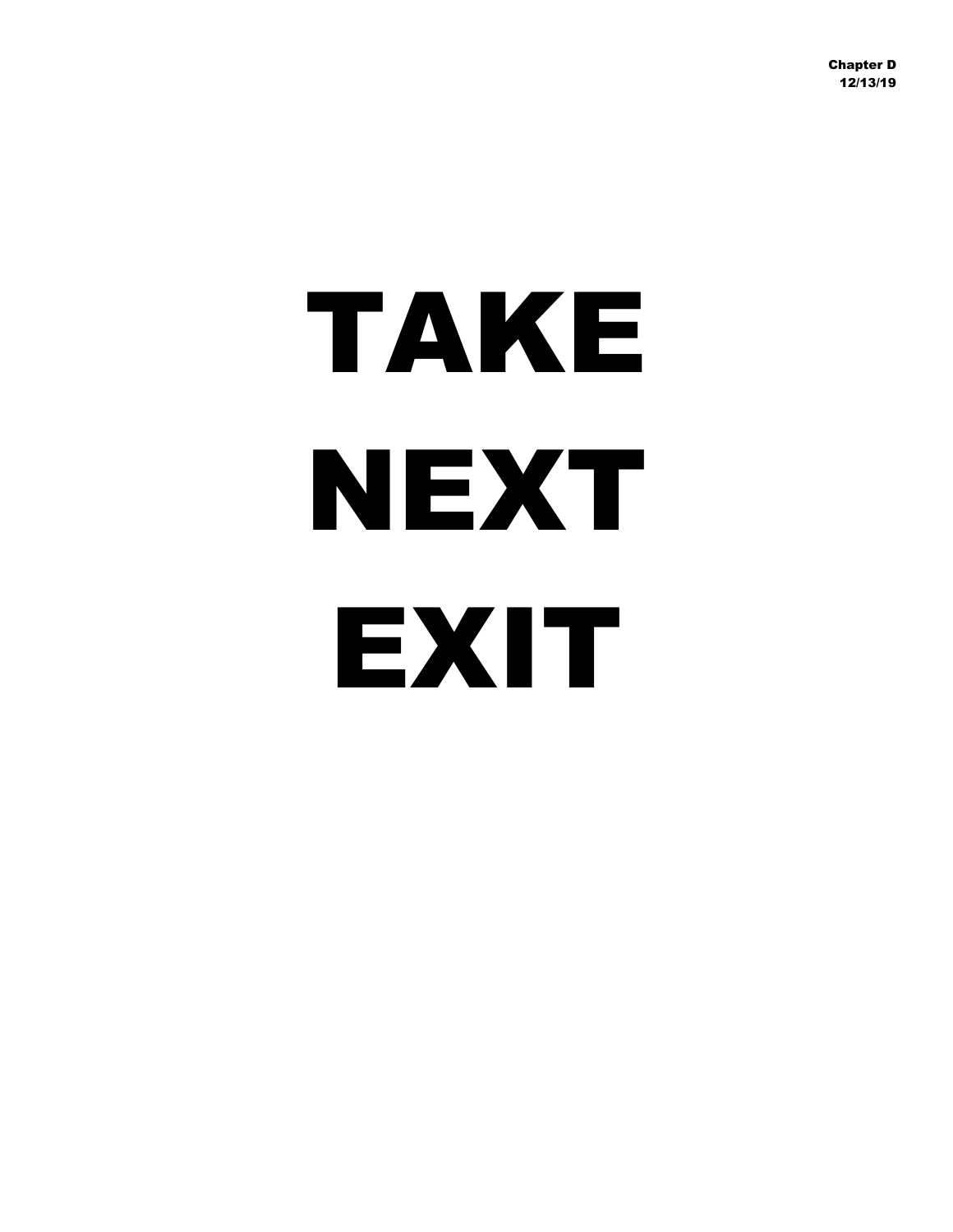### ENTER EXPRESSWAY WEST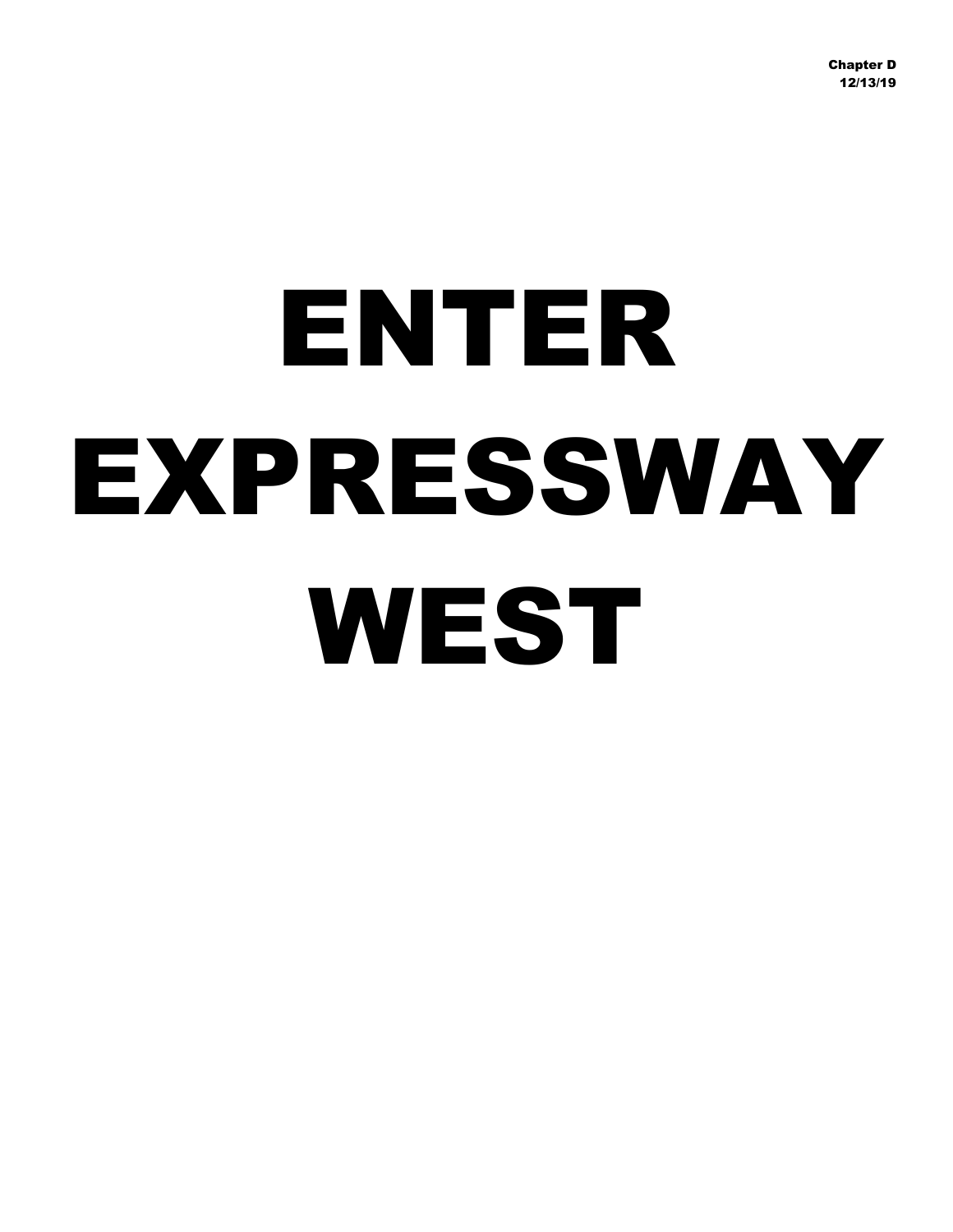### ENTER EXPRESSWAY EAST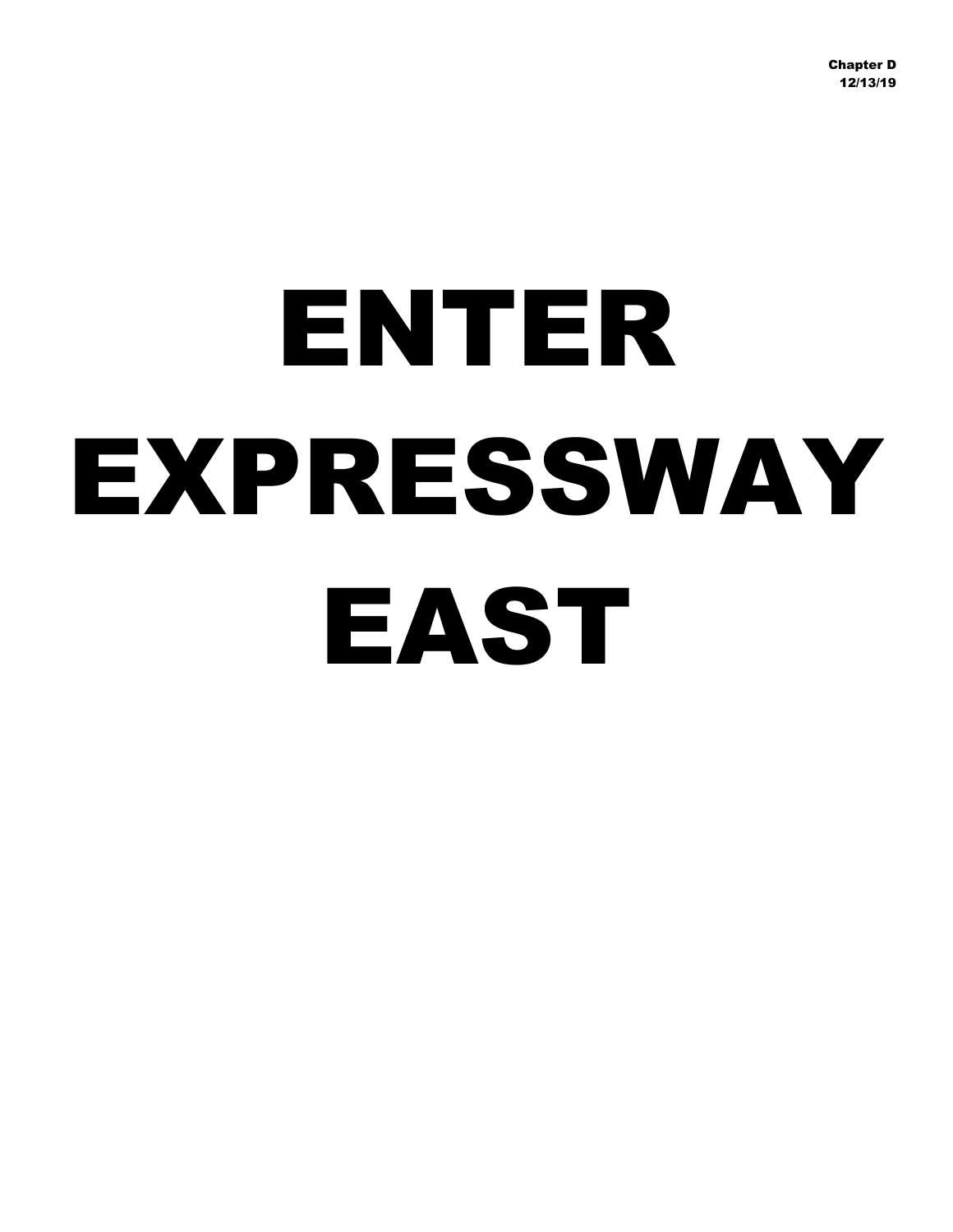## ENTER EXPRESSWAY SOUTH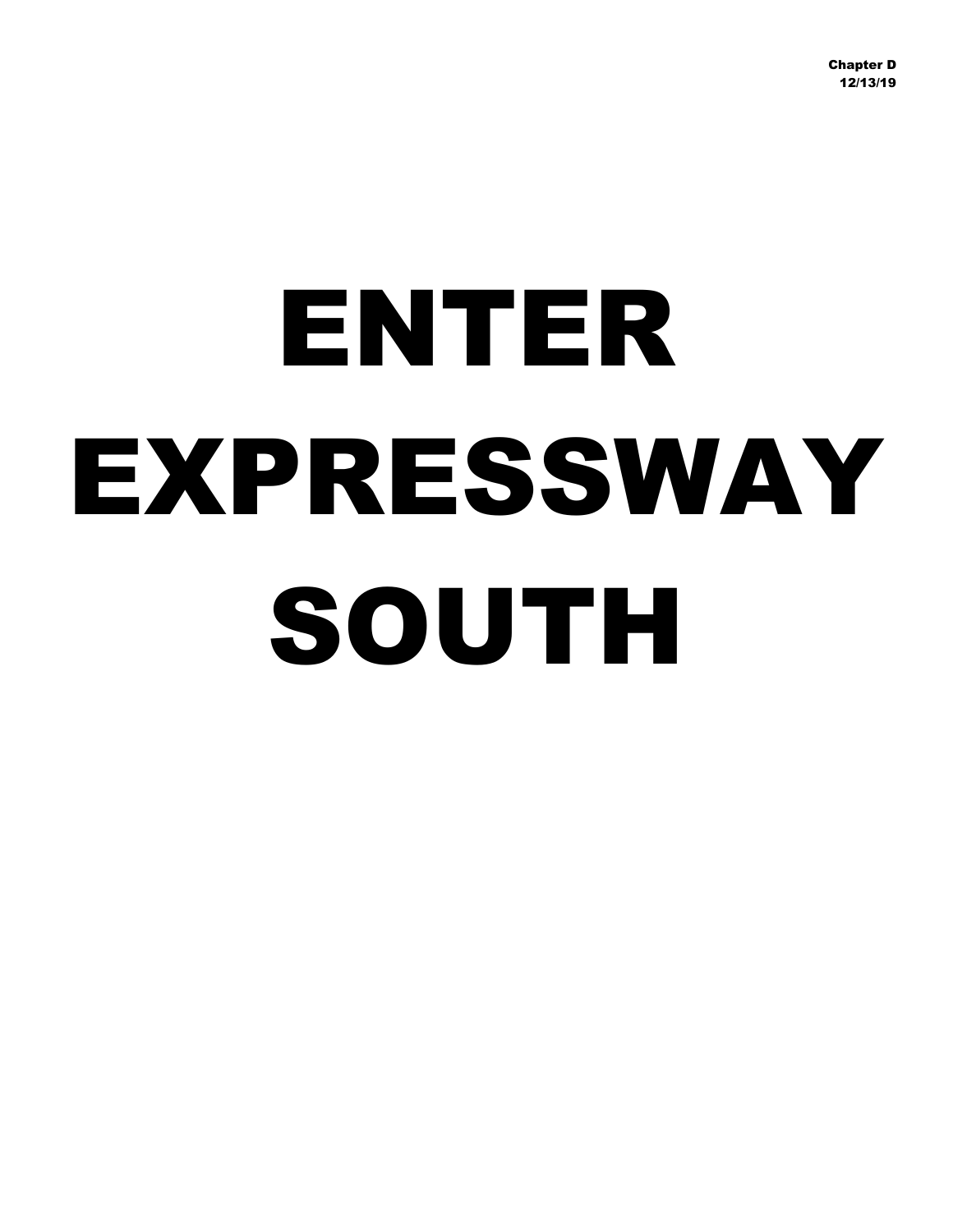## ENTER EXPRESSWAY NORTH